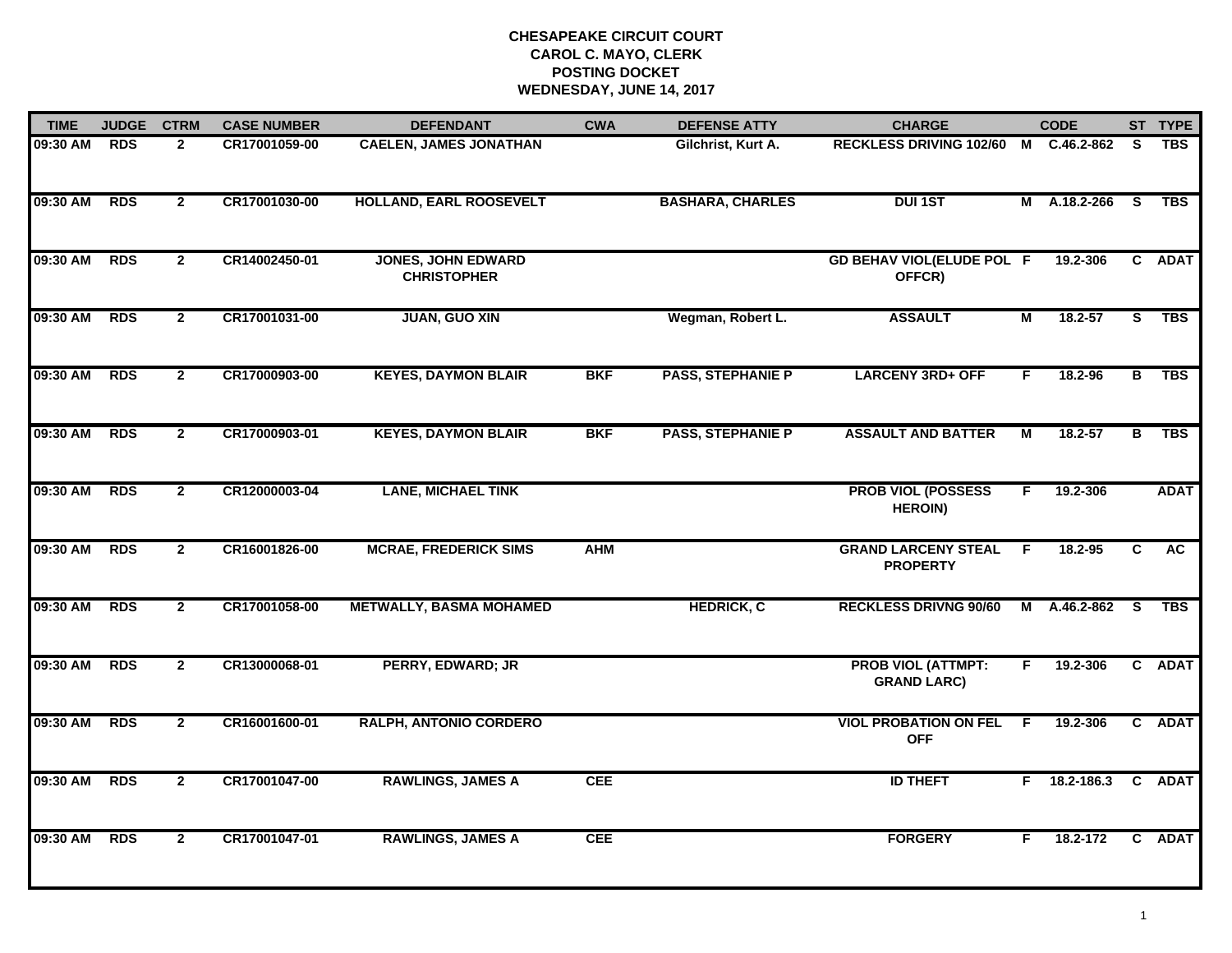| <b>TIME</b>  | <b>JUDGE</b> | <b>CTRM</b>    | <b>CASE NUMBER</b> | <b>DEFENDANT</b>                  | <b>CWA</b> | <b>DEFENSE ATTY</b> | <b>CHARGE</b>                                       |                         | <b>CODE</b>         | ST TYPE       |
|--------------|--------------|----------------|--------------------|-----------------------------------|------------|---------------------|-----------------------------------------------------|-------------------------|---------------------|---------------|
| 09:30 AM     | <b>RDS</b>   | $\mathbf{2}$   | CR17001047-02      | <b>RAWLINGS, JAMES A</b>          | <b>CEE</b> |                     | <b>FORGERY</b>                                      | F.                      | 18.2-172            | C ADAT        |
| 09:30 AM RDS |              | $\overline{2}$ | CR17001047-03      | <b>RAWLINGS, JAMES A</b>          | <b>CEE</b> |                     | <b>FORGERY</b>                                      | F.                      | 18.2-172            | C ADAT        |
| 09:30 AM RDS |              | $\overline{2}$ | CR17001047-04      | <b>RAWLINGS, JAMES A</b>          | <b>CEE</b> |                     | <b>UTTER FORGERY</b>                                | F.                      | 18.2-172            | C ADAT        |
| 09:30 AM     | <b>RDS</b>   | $\mathbf{2}$   | CR17001047-05      | <b>RAWLINGS, JAMES A</b>          | <b>CEE</b> |                     | <b>UTTER FORGERY</b>                                | F.                      | 18.2-172            | C ADAT        |
| 09:30 AM     | <b>RDS</b>   | $\overline{2}$ | CR17001047-06      | <b>RAWLINGS, JAMES A</b>          | <b>CEE</b> |                     | <b>UTTER FORGERY</b>                                | F.                      | 18.2-172            | C ADAT        |
| 09:30 AM     | <b>RDS</b>   | $\mathbf{2}$   | CR17001047-07      | <b>RAWLINGS, JAMES A</b>          | <b>CEE</b> |                     | <b>OBTAIN MONEY FALSE</b><br><b>PRETENSE</b>        | F.                      | 18.2-178            | C ADAT        |
| 09:30 AM     | <b>RDS</b>   | $\overline{2}$ | CR17001047-08      | <b>RAWLINGS, JAMES A</b>          | <b>CEE</b> |                     | <b>OBTAIN MONEY FALSE</b><br><b>PRETENSE</b>        | F                       | 18.2-178            | C ADAT        |
| 09:30 AM RDS |              | $\mathbf{2}$   | CR17001047-09      | <b>RAWLINGS, JAMES A</b>          | <b>CEE</b> |                     | <b>OBTAIN MONEY FALSE</b><br><b>PRETENSE</b>        | F.                      | 18.2-178            | C ADAT        |
| 09:30 AM     | <b>RDS</b>   | $\mathbf{2}$   | CR17001047-10      | <b>RAWLINGS, JAMES A</b>          | <b>CEE</b> |                     | <b>COMPUTER FRAUD</b>                               |                         | F 18.2-152.3 C ADAT |               |
| 09:30 AM     | <b>RDS</b>   | $\overline{2}$ | CR17001047-11      | <b>RAWLINGS, JAMES A</b>          | <b>CEE</b> |                     | <b>COMPUTER FRAUD</b>                               |                         | $F$ 18.2-152.3      | C ADAT        |
| 09:30 AM RDS |              | $\overline{2}$ | CR17001053-00      | <b>THOMPSON, ASHLEY DOMINIQUE</b> |            | <b>FORSTIE, A</b>   | DRIVING ON SUSP OL 4TH M B.46.2-301 S<br><b>OFF</b> |                         |                     | TBS           |
| 09:30 AM     | <b>RDS</b>   | $\overline{2}$ | CR17001013-00      | <b>WARD, ANTONIO DURRAND</b>      | <b>JAF</b> |                     | <b>PETIT LARCENY</b>                                | $\overline{\mathsf{M}}$ | 18.2-96             | <b>B</b> ADAT |
| 09:30 AM     | <b>RDS</b>   | $\mathbf{2}$   | CR17001013-01      | <b>WARD, ANTONIO DURRAND</b>      | <b>JAF</b> |                     | <b>IDENTITY THEFT</b>                               |                         | F 18.2-186.3        | <b>B</b> ADAT |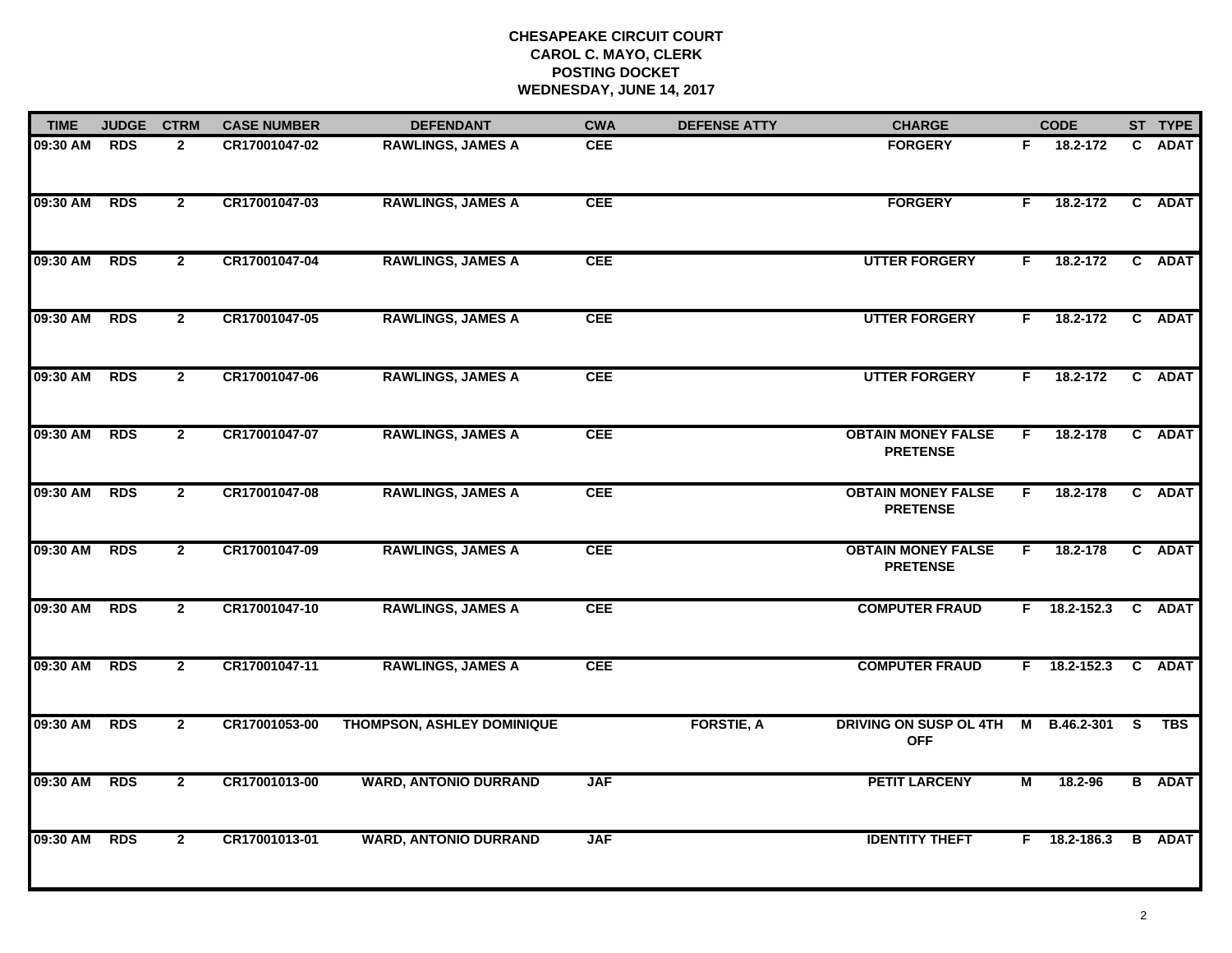| <b>TIME</b> | <b>JUDGE</b> | <b>CTRM</b>    | <b>CASE NUMBER</b> | <b>DEFENDANT</b>             | <b>CWA</b> | <b>DEFENSE ATTY</b>      | <b>CHARGE</b>                                   |              | <b>CODE</b>    |                | ST TYPE                |
|-------------|--------------|----------------|--------------------|------------------------------|------------|--------------------------|-------------------------------------------------|--------------|----------------|----------------|------------------------|
| 09:30 AM    | <b>RDS</b>   | $\mathbf{2}$   | CR17001013-02      | <b>WARD, ANTONIO DURRAND</b> | <b>JAF</b> |                          | <b>CREDIT CARD THEFT</b>                        | F.           | 18.2-192       | C.             | <b>ADAT</b>            |
| 09:30 AM    | <b>RDS</b>   | $\overline{2}$ | CR17001013-03      | <b>WARD, ANTONIO DURRAND</b> | <b>JAF</b> |                          | <b>CREDIT CARD FRAUD</b>                        | F.           | 18.2-195       |                | <b>B</b> ADAT          |
| 09:30 AM    | <b>RDS</b>   | $\overline{2}$ | CR17001013-04      | <b>WARD, ANTONIO DURRAND</b> | <b>JAF</b> |                          | <b>COMPUTER FRAUD</b>                           |              | $F$ 18.2-152.3 |                | <b>B</b> ADAT          |
| 09:30 AM    | <b>RDS</b>   | $\mathbf{2}$   | CR17001013-05      | <b>WARD, ANTONIO DURRAND</b> | <b>JAF</b> |                          | <b>COMPUTER FRAUD</b>                           | М            | 18.2-152.3     |                | <b>B</b> ADAT          |
| 11:00 AM    | <b>RDS</b>   | 6              | CR14000092-00      | <b>BUTLER, ALEXIS ARIEL</b>  |            | <b>TITTER, JENNIFER</b>  | <b>GRAND LARCENY</b>                            | F.           | $18.2 - 95$    | в              | <b>CC</b>              |
| 11:00 AM    | <b>RDS</b>   | 6              | CR14000092-02      | <b>BUTLER, ALEXIS ARIEL</b>  |            | <b>DAVIS, RICHARD</b>    | <b>VIOL: SUSP SENT ON FEL</b><br><b>OFF</b>     | - F          | 19.2-306       | S              | $\overline{cc}$        |
| 11:00 AM    | <b>RDS</b>   | 6              | CR01002852-00      | <b>CLARK, DEANNE</b>         |            | <b>ROBERT BYRUM</b>      | <b>3RD OFF/CONCEALMENT</b>                      | F.           | 18.2-103       | C              | cc                     |
| 11:00 AM    | <b>RDS</b>   | 6              | CR99000170-00      | <b>CLARK, DEANNE</b>         |            | <b>B MILLER</b>          | <b>UNAUTHORIZED USE</b>                         |              | $F$ A.18.2-102 | $\overline{B}$ | cc                     |
| 11:00 AM    | <b>RDS</b>   | 6              | CR99003046-00      | <b>CLARK, DEANNE</b>         |            | <b>W MURPHY</b>          | <b>GRAND LARCENY</b>                            | F.           | 18.2-95        | C.             | cc                     |
| 11:00 AM    | <b>RDS</b>   | 6              | CR11001300-00      | <b>CLAY, KEVIN</b>           |            |                          | <b>POSS OF MARIJUANA</b>                        | М            | 18.2-250.1     | S              | <b>CC</b>              |
| 11:00 AM    | <b>RDS</b>   | 6              | CR11002625-00      | <b>CLAY, KEVIN MARQUIS</b>   |            | <b>SPENCER, JO ANNE</b>  | <b>VIOL PROBATION ON FEL</b><br><b>OFF</b>      | F.           | 19.2-306       | C              | $\overline{\text{cc}}$ |
| 11:00 AM    | <b>RDS</b>   | 6              | CR11002625-01      | <b>CLAY, KEVIN MARQUIS</b>   |            | <b>PASS, STEPHANIE P</b> | <b>VIOL PROBATION ON FEL</b><br><b>OFF</b>      | $\mathsf{F}$ | 19.2-306       | C              | cc                     |
| 11:00 AM    | <b>RDS</b>   | 6              | CR09002412-00      | <b>CLAY, KEVIN MARQUISE</b>  |            | <b>JONES, DAVID L</b>    | <b>DIST CONTR SUBS ON</b><br><b>SCHOOL PROP</b> |              | $F$ 18.2-255.2 | B              | $\overline{cc}$        |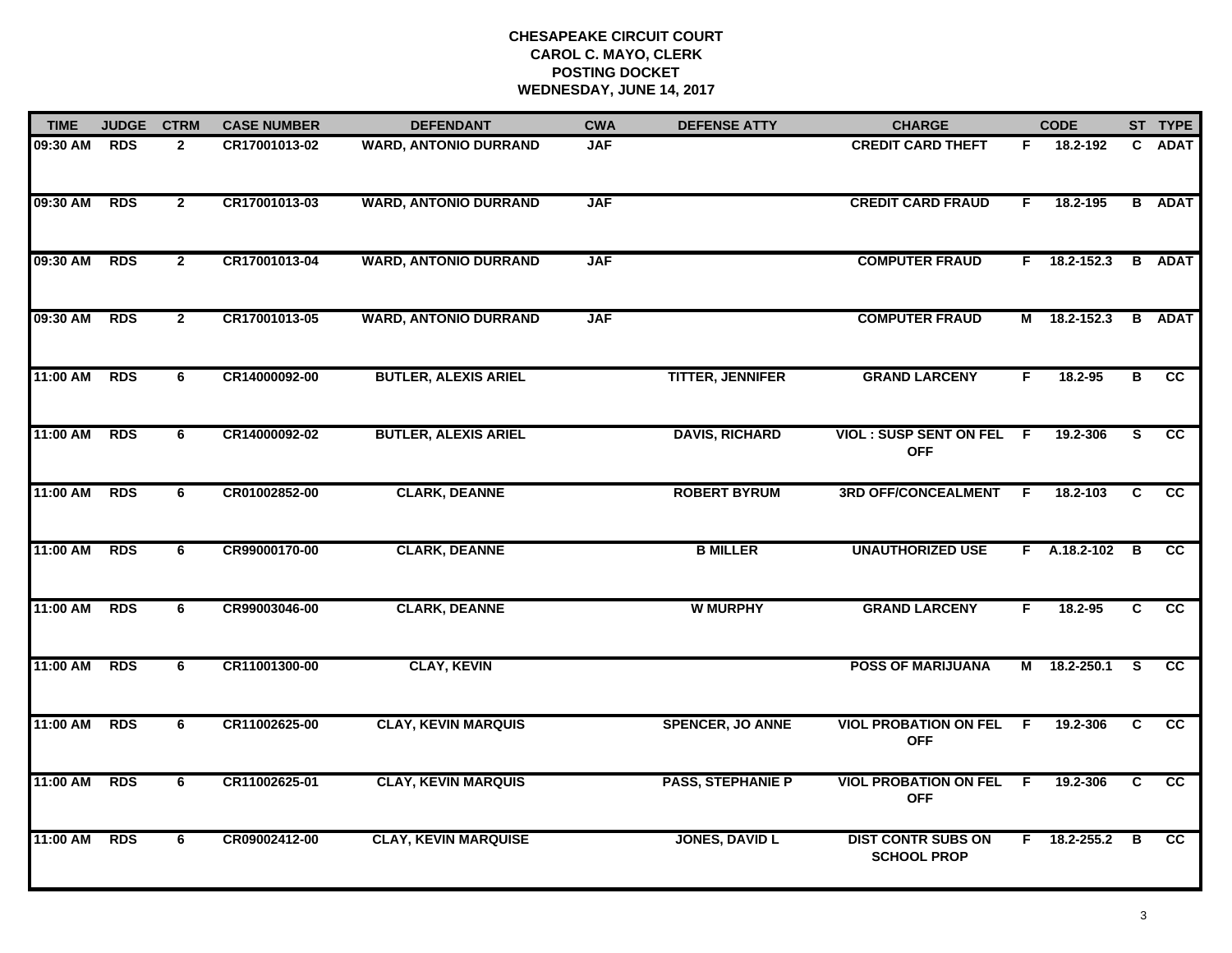| <b>TIME</b> | <b>JUDGE</b> | <b>CTRM</b>    | <b>CASE NUMBER</b> | <b>DEFENDANT</b>             | <b>CWA</b> | <b>DEFENSE ATTY</b>          | <b>CHARGE</b>                                   |    | <b>CODE</b>    |                         | ST TYPE         |
|-------------|--------------|----------------|--------------------|------------------------------|------------|------------------------------|-------------------------------------------------|----|----------------|-------------------------|-----------------|
| 11:00 AM    | <b>RDS</b>   | 6              | CR09002413-00      | <b>CLAY, KEVIN MARQUISE</b>  |            | <b>JONES, DAVID L</b>        | <b>DIST CONTR SUBS ON</b><br><b>SCHOOL PROP</b> |    | $F$ 18.2-255.2 | в                       | CC.             |
| 11:00 AM    | <b>RDS</b>   | 6              | CR15000997-00      | <b>DASH, EDDIE VALENTINO</b> | <b>ASA</b> | Jones, David L.              | <b>IDENTITY THEFT-</b><br><b>GOODS/SERVICES</b> | F. | 18.2-186.3     | $\overline{\mathbf{B}}$ | RE              |
| 11:00 AM    | <b>RDS</b>   | 6              | CR10002545-00      | <b>DAVIS, DARYL C</b>        |            | Brice, James P.; Jr.         | <b>PROBATION VIOLATION</b>                      | F  | 19.2-306       | C                       | cc              |
| 11:00 AM    | <b>RDS</b>   | 6              | CR00000637-00      | <b>DAVIS, DARYL CARTER</b>   |            | <b>DOUGLAS B. OTTINGER</b>   | <b>SUSPENDED O/L</b>                            | М  | A.46.2-301     | <b>C</b>                | <b>CC</b>       |
| 11:00 AM    | <b>RDS</b>   | 6              | CR00C00637-01      | <b>DAVIS, DARYL CARTER</b>   |            |                              | <b>FTA</b>                                      | М  | 18.2-456       | C                       | cc              |
| 11:00 AM    | <b>RDS</b>   | 6              | CR02001295-00      | <b>DAVIS, DARYL CARTER</b>   |            |                              | <b>POSS COCAINE</b>                             | F. | 18.2-250       | $\overline{B}$          | $\overline{cc}$ |
| 11:00 AM    | <b>RDS</b>   | 6              | CR02A01295-00      | <b>DAVIS, DARYL CARTER</b>   |            | <b>H KENNETH REVELEY, JR</b> | <b>PROBATION VIOLATION</b>                      | F. | 19.2-306       | C                       | cc              |
| 11:00 AM    | <b>RDS</b>   | 6              | CR02A01295-01      | <b>DAVIS, DARYL CARTER</b>   |            | <b>SHARON B MASON</b>        | <b>PROBATION VIOLATION</b>                      | F  | 19.2-306       | C                       | cc              |
| 11:00 AM    | <b>RDS</b>   | 6              | CR02A01295-02      | <b>DAVIS, DARYL CARTER</b>   |            | <b>JOHN LEVIN</b>            | <b>PROBATION VIOLATION</b>                      | F  | 19.2-306       | C                       | <b>CC</b>       |
| 11:00 AM    | <b>RDS</b>   | 6              | CR02C01295-01      | <b>DAVIS, DARYL CARTER</b>   |            | <b>WILLIAM BUYRN</b>         | FTA (1ST OFF RETURN/CC)                         | M  | 18.2-456       | C                       | <b>CC</b>       |
| 11:00 AM    | <b>RDS</b>   | 6              | CR04003137-00      | <b>DAVIS, DARYL CARTER</b>   |            | <b>RANDOLPH D. STOWE</b>     | <b>HAB OFF-FELONY</b>                           |    | F B.46.2-357 C |                         | <b>CC</b>       |
| 11:00 AM    | <b>RDS</b>   | $\overline{6}$ | CR04C03137-00      | <b>DAVIS, DARYL CARTER</b>   |            | <b>RANDOLPH D. STOWE</b>     | <b>CAPIAS FTA TRYL</b>                          | М  | 18.2-456       | $\overline{c}$          | cc              |
| 11:00 AM    | <b>RDS</b>   | 6              | CR09002712-00      | <b>DAVIS, DARYL CARTER</b>   |            | Brice, James P.; Jr.         | <b>HABITUAL OFFENDER</b>                        |    | F B.46.2-357   | C                       | <b>CC</b>       |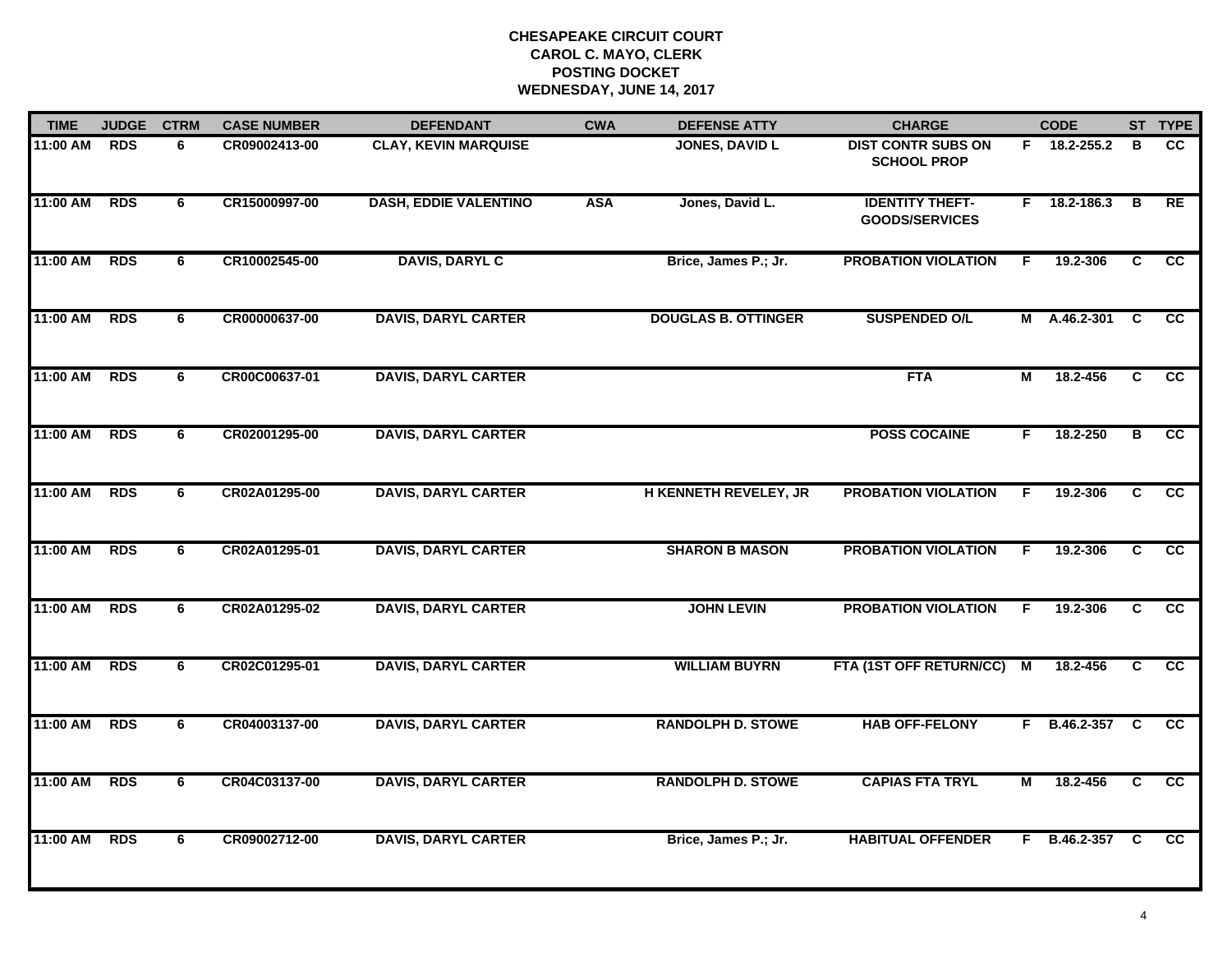| <b>TIME</b> | <b>JUDGE</b> | <b>CTRM</b> | <b>CASE NUMBER</b> | <b>DEFENDANT</b>             | <b>CWA</b> | <b>DEFENSE ATTY</b>       | <b>CHARGE</b>                                 |    | <b>CODE</b>     |                         | ST TYPE         |
|-------------|--------------|-------------|--------------------|------------------------------|------------|---------------------------|-----------------------------------------------|----|-----------------|-------------------------|-----------------|
| 11:00 AM    | <b>RDS</b>   | 6           | CR04003479-00      | <b>GRAHAM, JAMES EARL</b>    |            | <b>DENNY P. DOBBINS</b>   | <b>DRIVING ON SUSPENDED</b><br><b>LICENSE</b> | М  | A.46.2-301      | в                       | <b>CC</b>       |
| 11:00 AM    | <b>RDS</b>   | 6           | CR04004238-00      | <b>GRAHAM, JAMES EARL</b>    |            | <b>FABIO CRICHIGNO</b>    | <b>DUI-2ND</b>                                | М  | B.18.2-266      | C                       | <b>CC</b>       |
| 11:00 AM    | <b>RDS</b>   | 6           | CR06002784-00      | <b>GRAHAM, JAMES EARL</b>    |            | <b>HUBBARD, KEVIN L.</b>  | <b>DRIV AFTER FORFEITURE</b>                  | M  | A.18.2-272      | -S                      | <b>CC</b>       |
| 11:00 AM    | <b>RDS</b>   | 6           | CR08002821-00      | <b>GRAHAM, JAMES EARL</b>    |            | <b>ROBERT WEGMAN</b>      | <b>GRAND LARCENY</b>                          | F. | 18.2-95         | В                       | cc              |
| 11:00 AM    | <b>RDS</b>   | 6           | CR93002427-00      | <b>HARRIS, DEBORAH A</b>     |            | <b>HUGH E. BLACK, III</b> | <b>DISTRIBUTE COCAINE</b>                     | F. | 18.2-248        | C                       | <b>CC</b>       |
| 11:00 AM    | <b>RDS</b>   | 6           | CR93A02427-02      | <b>HARRIS, DEBORAH A</b>     |            | <b>REGINALD FRAZIER</b>   | <b>PROBATION VIOL</b>                         | F. | 19.2-306        | C                       | <b>CC</b>       |
| 11:00 AM    | <b>RDS</b>   | 6           | CR93A02427-03      | <b>HARRIS, DEBORAH A</b>     |            | <b>JEFFREY MASON</b>      | <b>PROBATION VIOLATION</b>                    | F. | 19.2-306        | $\overline{c}$          | $\overline{cc}$ |
| 11:00 AM    | <b>RDS</b>   | 6           | CR93A02427-04      | <b>HARRIS, DEBORAH A</b>     |            | <b>WEGMAN, ROBERT</b>     | <b>PROBATION VIOLATION</b>                    | F. | 19.2-306        | C                       | cc              |
| 11:00 AM    | <b>RDS</b>   | 6           | CR98002298-00      | <b>MAYO, CLARENCE A; III</b> |            | <b>MONTE KULIGOWSKI</b>   | <b>OBSTRUCT JUSTICE</b>                       |    | $M$ 18.2-460(B) | C                       | <b>CC</b>       |
| 11:00 AM    | <b>RDS</b>   | 6           | CR98002459-00      | <b>MAYO, CLARENCE A; III</b> |            | <b>ROBERT ALDINGER</b>    | <b>ASSAULT L.E.O.</b>                         | F. | $18.2 - 57(C)$  | C                       | cc              |
| 11:00 AM    | <b>RDS</b>   | 6           | CR98002470-00      | <b>MAYO, CLARENCE A; III</b> |            | <b>RODNEY MALOUF</b>      | THROW MISSILE DWELLING F                      |    | 18.2-279        | в                       | <b>CC</b>       |
| 11:00 AM    | <b>RDS</b>   | 6           | CR98A02459-00      | <b>MAYO, CLARENCE A; III</b> |            | <b>JEFFREY A SWARTZ</b>   | <b>PROBATION VIOLATION</b>                    | F. | 19.2-306        | $\overline{\mathbf{c}}$ | $\overline{cc}$ |
| 11:00 AM    | <b>RDS</b>   | -6          | CR98A02459-01      | <b>MAYO, CLARENCE A; III</b> |            | <b>WILLIAM BUYRN</b>      | <b>PROBATION VIOLATION</b>                    | F. | 19.2-306        | C                       | cc              |
|             |              |             |                    |                              |            |                           |                                               |    |                 |                         |                 |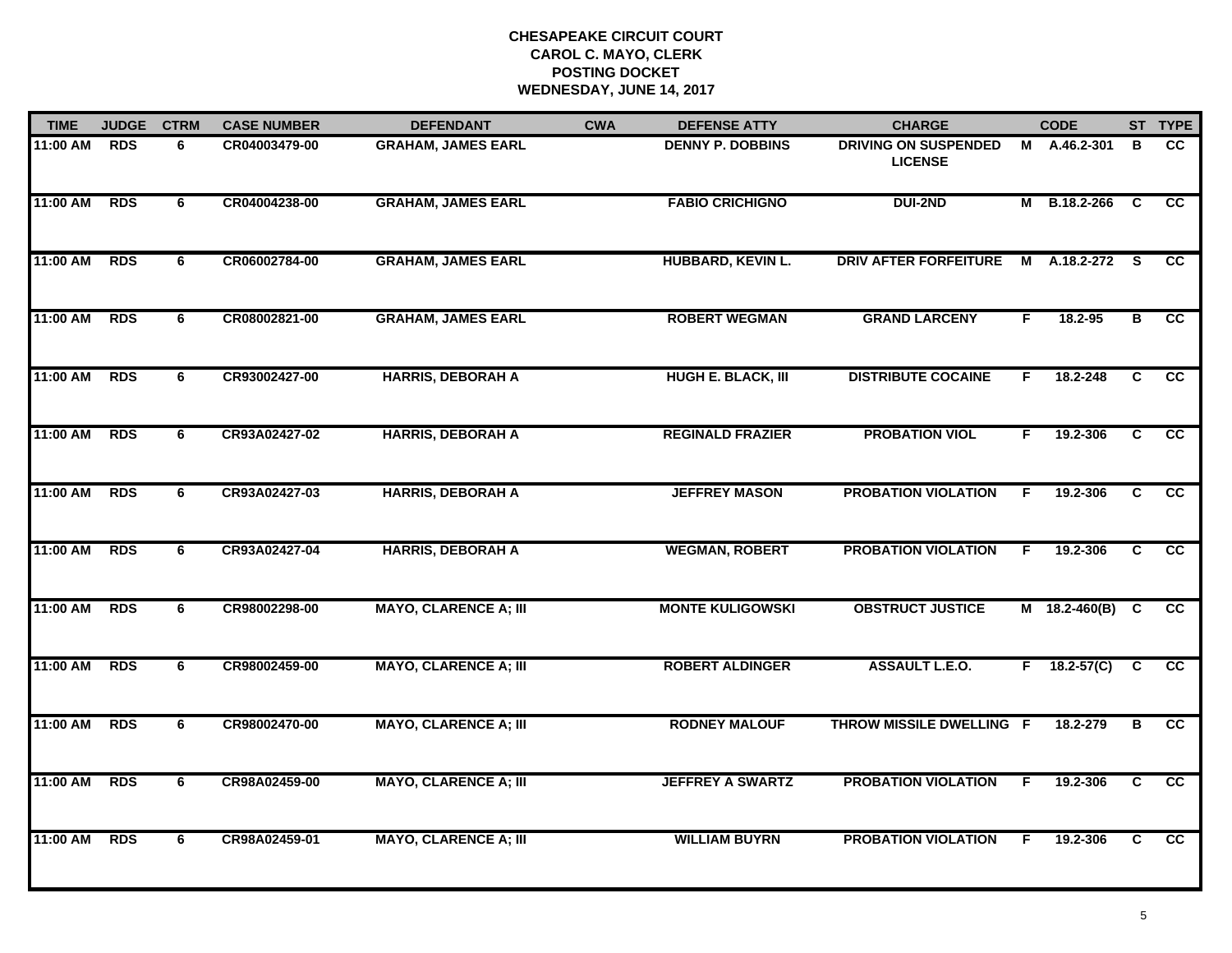| <b>TIME</b> | <b>JUDGE</b> | <b>CTRM</b>    | <b>CASE NUMBER</b> | <b>DEFENDANT</b>                   | <b>CWA</b> | <b>DEFENSE ATTY</b>     | <b>CHARGE</b>                                   |                | <b>CODE</b> |                | ST TYPE         |
|-------------|--------------|----------------|--------------------|------------------------------------|------------|-------------------------|-------------------------------------------------|----------------|-------------|----------------|-----------------|
| 11:00 AM    | <b>RDS</b>   | 6              | CR98A02459-02      | <b>MAYO, CLARENCE A; III</b>       |            | <b>ROBERT L. WEGMAN</b> | <b>PROBATION VIOLATION</b>                      | F.             | 19.2-306    | C              | <b>CC</b>       |
| 11:00 AM    | <b>RDS</b>   | 6              | CR98A02461-02      | <b>MAYO, CLARENCE A; III</b>       |            | <b>SHARON MASON</b>     | <b>PROBATION VIOLATION</b>                      | F              | 19.2-306    | C              | $\overline{cc}$ |
| 11:00 AM    | <b>RDS</b>   | 6              | CR03002807-00      | <b>MAYO, CLARENCE ANTHONY</b>      |            | <b>KOWALSKY, ROBERT</b> | <b>HABITUAL OFFENDER (FEL) F</b>                |                | B.46.2-357  | <b>C</b>       | cc              |
| 11:00 AM    | <b>RDS</b>   | 6              | CR03C02807-00      | <b>MAYO, CLARENCE ANTHONY</b>      |            | <b>JONAH DICKEY</b>     | <b>FTA - WEEKEND JAIL</b><br><b>STATUS HRNG</b> | М              | 18.2-456    | C              | <b>CC</b>       |
| 11:00 AM    | <b>RDS</b>   | 6              | CR94000685-00      | <b>MAYO, CLARENCE ANTHONY</b>      |            |                         | <b>TRESPASS</b>                                 | М              | 18.2-119    | C              | <b>CC</b>       |
| 11:00 AM    | <b>RDS</b>   | 6              | CR95000372-00      | <b>MAYO, CLARENCE ANTHONY</b>      |            |                         | <b>CONCEALMENT</b>                              | М              | 46-5        | C.             | cc              |
| 11:00 AM    | <b>RDS</b>   | 6              | CR95000373-00      | <b>MAYO, CLARENCE ANTHONY</b>      |            |                         | <b>OBT MONEY FALSE PRET</b>                     | M              | 18.2-178    | C              | <b>CC</b>       |
| 11:00 AM    | <b>RDS</b>   | 6              | CR95C00372-00      | <b>MAYO, CLARENCE ANTHONY</b>      |            |                         | <b>CAPIAS - FTA</b>                             | $\overline{M}$ | 18.2-456    | $\overline{c}$ | $\overline{cc}$ |
| 11:00 AM    | <b>RDS</b>   | 6              | CR00003063-00      | <b>MAYO, CLARENCE ANTHONY III</b>  |            | <b>JEFFREY SWARTZ</b>   | <b>SEXUAL BATTERY</b>                           | М              | 18.2-67.4   | C              | <b>CC</b>       |
| 11:00 AM    | <b>RDS</b>   | 6              | CR11002330-00      | <b>MAYO, CLARENCE ANTHONY; III</b> |            | <b>TAYLOR, MATTHEW</b>  | <b>PETIT LARCENY-3RD</b><br><b>OFFENSE</b>      | F.             | 18.2-104    | B              | <b>CC</b>       |
| 11:00 AM    | <b>RDS</b>   | 6              | CR11003209-00      | <b>MAYO, CLARENCE ANTHONY; III</b> |            | Buyrn, Richard L.       | <b>PROBATION VIOLATION</b>                      | F.             | 19.2-306    | C              | $\overline{cc}$ |
| 11:00 AM    | <b>RDS</b>   | $\overline{6}$ | CR01002582-00      | <b>O'KEEFE, CHRISTIN ADRIAN</b>    |            |                         | <b>SPEED 9 MILES OVER</b>                       | Μ              | A.46.2-870  |                | $\overline{cc}$ |
| 11:00 AM    | <b>RDS</b>   | 6              | CR10001579-00      | <b>PRICE, GERRY EUGENE</b>         |            | YACOBI, C SEAN          | <b>ASSAULT AND BATTER LEO F</b>                 |                | 18.2-57     | в              | cc              |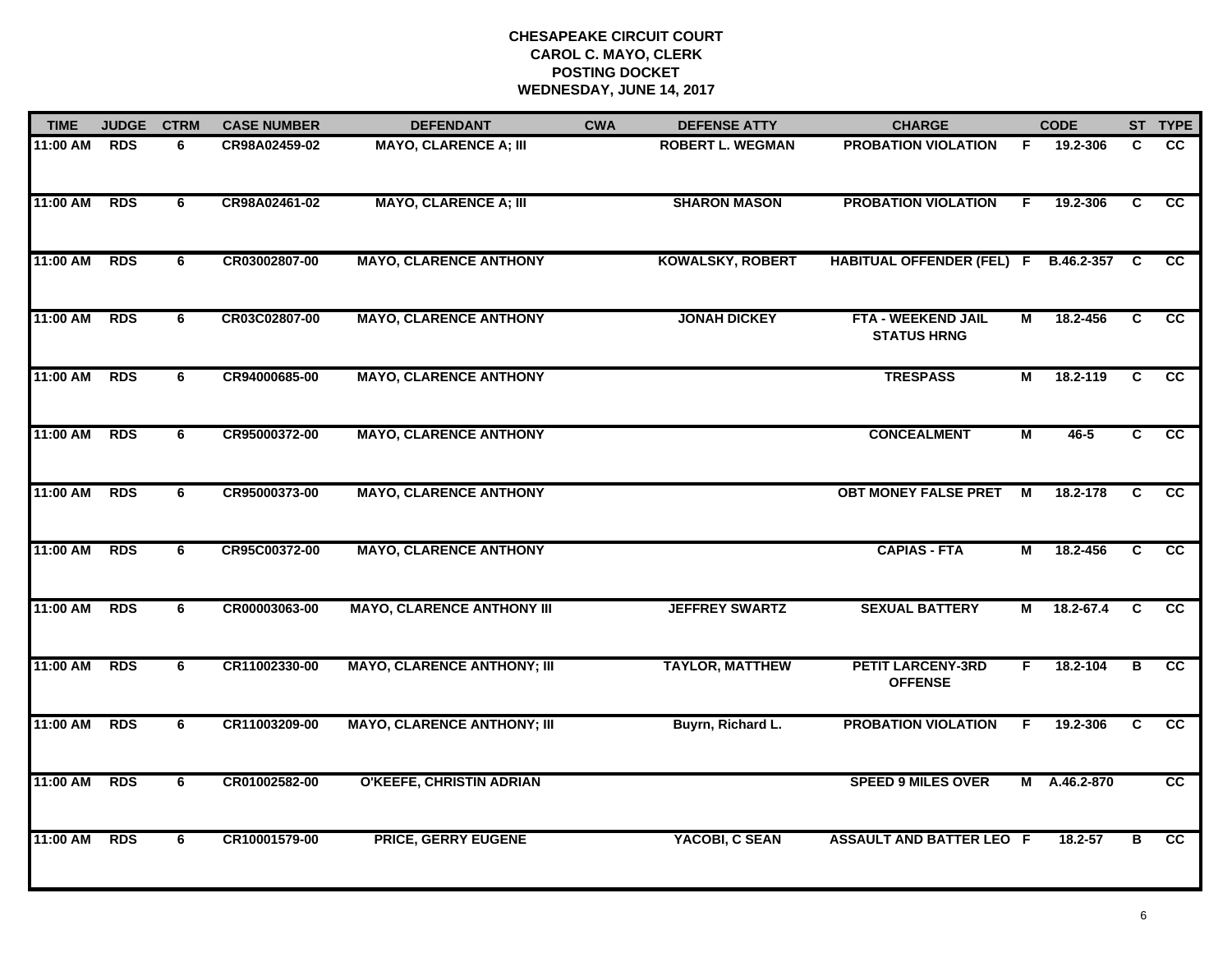| <b>TIME</b> | <b>JUDGE</b> | <b>CTRM</b> | <b>CASE NUMBER</b> | <b>DEFENDANT</b>                | <b>CWA</b> | <b>DEFENSE ATTY</b> | <b>CHARGE</b>                              | <b>CODE</b> | <b>ST</b> | <b>TYPE</b> |
|-------------|--------------|-------------|--------------------|---------------------------------|------------|---------------------|--------------------------------------------|-------------|-----------|-------------|
| 11:00 AM    | <b>RDS</b>   | 6.          | CR10001579-01      | <b>PRICE, GERRY EUGENE</b>      |            | <b>ALLEN, ROSS</b>  | <b>VIOL PROBATION ON FEL</b><br><b>OFF</b> | 19.2-306    | в         | <b>CC</b>   |
| 11:00 AM    | <b>RDS</b>   | 6.          | CR15000113-00      | <b>TREAT, JONATHAN MCKINLEY</b> | ASA        | Winn. A Robinson    | <b>GRAND LARCENY</b>                       | 18.2-95     | в         | <b>RE</b>   |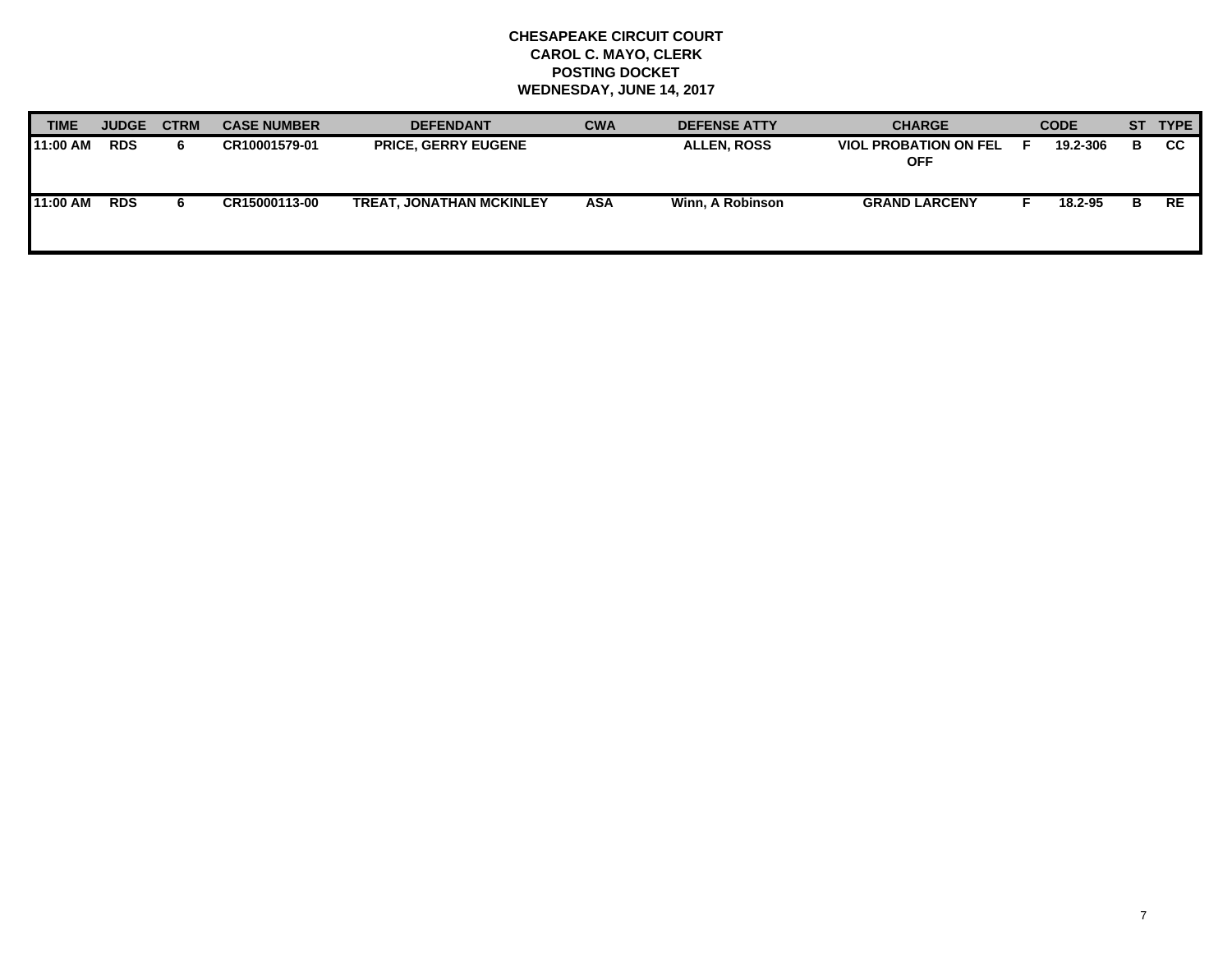| <b>Hearing Time Judge Courtroom</b> |            |              | Case #        | <b>Plaintiff</b>                            | <b>Defendant</b>                             | <b>Plaintiff Attorney</b>                  | <b>Defendant Attorney Hearing Type</b> |                        | <b>Duration</b> |
|-------------------------------------|------------|--------------|---------------|---------------------------------------------|----------------------------------------------|--------------------------------------------|----------------------------------------|------------------------|-----------------|
| 09:00 AM                            | <b>JWB</b> |              | CL15001892-00 | <b>BOYD, GEORGE M</b>                       | *7-ELEVEN INC                                | <b>PROSE</b>                               | <b>DAYTON, DAVID L</b>                 | <b>COMP</b>            | 15M 0 H 0 D     |
| 09:00 AM                            | <b>JWB</b> | 1            |               | CL15002256-00 ROPER, GARY TRENTON; JR       | <b>ROPER, LORI LEE</b>                       | <b>PROSE</b>                               | <b>PROSE</b>                           | Q                      | 30M 0 H 0 D     |
| 09:00 AM                            | <b>JWB</b> | 1            | CL16000557-00 | *ROEBUCK, MARGARET<br><b>ANN</b>            | *JONAS, MARY JANE                            | <b>LARSEN, GREGORY S</b>                   | <b>MIDGETT, JOHN T</b>                 | <b>DEM</b>             | 30M 0 H 0 D     |
| 09:00 AM                            | <b>JWB</b> | $\mathbf 1$  | CL16000557-00 | *ROEBUCK, MARGARET<br><b>ANN</b>            | *JONAS, MARY JANE                            | <b>LARSEN, GREGORY S</b>                   | <b>MIDGETT, JOHN T</b>                 | <b>PLEA</b>            | 30M 0 H 0 D     |
| 09:00 AM                            | <b>JWB</b> | $\mathbf{1}$ | CL16002307-00 | <b>STEALEY, DAVID LYNN</b>                  | <b>STEALEY, MARJORIE ANN</b>                 | <b>PLUMLEE, C ERIC</b>                     |                                        | <b>COMP</b>            | 15M 0 H 0 D     |
| 09:00 AM                            | <b>JWB</b> | 1            | CL16002307-00 | <b>STEALEY, DAVID LYNN</b>                  | <b>STEALEY, MARJORIE ANN</b>                 | PLUMLEE, C ERIC                            |                                        | <b>MOT</b>             | 15M 0 H 0 D     |
| 09:00 AM                            | <b>JWB</b> | $\mathbf{1}$ | CL16002307-00 | <b>STEALEY, DAVID LYNN</b>                  | <b>STEALEY, MARJORIE ANN</b>                 | <b>PLUMLEE, C ERIC</b>                     |                                        | <b>PRES</b>            | 15M 0 H 0 D     |
| 09:00 AM                            | <b>JWB</b> | $\mathbf{1}$ |               | CL16002467-00 STEVENS, TERESA BRYANT        | <b>STEVENS, SCOTT E</b>                      | <b>SNYDER, CHANDRA H</b>                   | <b>PROSE</b>                           | $\overline{c}$         | 15M 0 H 0 D     |
| 09:00 AM                            | <b>JWB</b> | $\mathbf{1}$ | CL17000836-00 | <b>SPENCER, FRANCES M</b>                   | <b>LEWIS, DWIGHT W</b>                       | <b>PLUMLEE, C ERIC</b>                     | <b>PROSE</b>                           | SC                     | 30M 0 H 0 D     |
| 09:00 AM                            | <b>JWB</b> | $\mathbf{1}$ | CL17000880-00 | <b>OLIVER, WHITNEY CLAIRE</b>               | <b>CRAVENS, RUSSEL SCOTT;</b><br>Ш           | <b>COSTEN, JILL</b><br><b>ROSELAND</b>     | <b>PROSE</b>                           | FD                     | 30M 0 H 0 D     |
| 09:00 AM                            | <b>EPG</b> | 3            | CL15002391-00 | <b>CUNNINGHAM, ELLIOTT</b><br><b>CORTEZ</b> | <b>CUNNINGHAM, PATRICE</b><br><b>BREYOWN</b> | <b>MASON, ANGELAINE</b><br><b>HARMONIE</b> |                                        | FD                     | 45M 0 H 0 D     |
| 09:00 AM                            | <b>EPG</b> | 3            | CL16002340-01 | <b>BROWN, MARLA F</b>                       | <b>BROWN, LARRY W; III</b>                   | <b>PROSE</b>                               | <b>MCCAULEY, ERIK</b><br>W             | $\overline{\text{sc}}$ | 30M 0 H 0 D     |
| 09:00 AM                            | <b>EPG</b> | 3            |               | CL16003165-00 CANNON, FRANK LEO; JR         | <b>CANNON, JESSICA MARIE</b>                 | <b>FRANK, KEVIN D</b>                      |                                        | <b>PL</b>              | 30M 0 H 0 D     |
| 09:00 AM                            | <b>EPG</b> | 3            | CL17000029-00 | <b>HURST, REBECCA</b>                       | <b>HURST, TRAVIS</b>                         | <b>BOB JEFFRIES LAW PC</b>                 |                                        | <b>MOT</b>             | 30M 0 H 0 D     |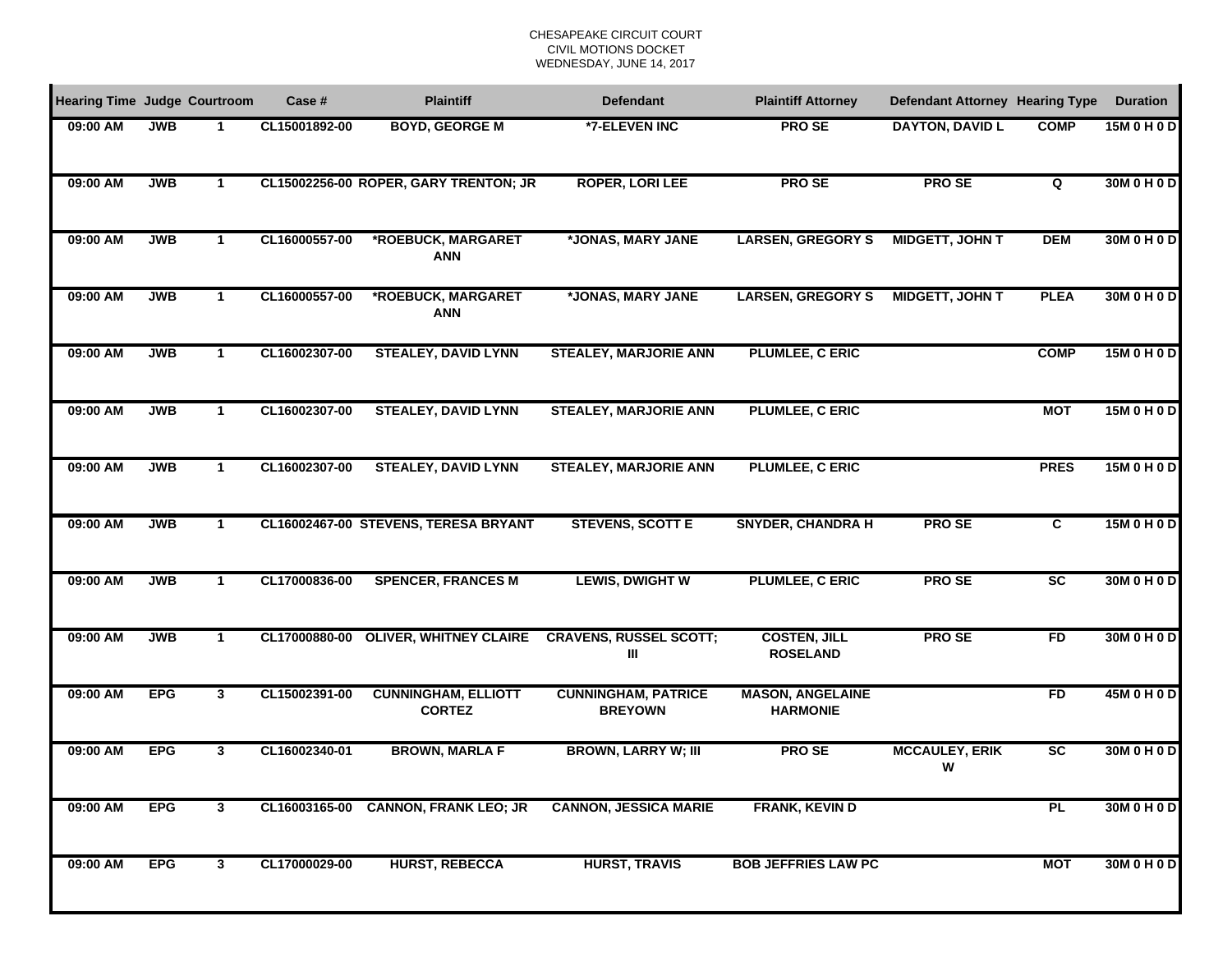| <b>Hearing Time Judge Courtroom</b> |             |   | Case #        | <b>Plaintiff</b>                                   | <b>Defendant</b>                                                                | <b>Plaintiff Attorney</b>               | <b>Defendant Attorney Hearing Type</b> |                | <b>Duration</b> |
|-------------------------------------|-------------|---|---------------|----------------------------------------------------|---------------------------------------------------------------------------------|-----------------------------------------|----------------------------------------|----------------|-----------------|
| 09:00 AM                            | <b>EPG</b>  | 3 | CL17000420-00 | <b>FELTON, YVONNE</b>                              | WEST LAKE CONDOMINIUM DRISCOLL, FRANK J; JR<br><b>OWNERS</b>                    |                                         | <b>PROSE</b>                           | <b>COMP</b>    | 30M 0 H 0 D     |
| 09:00 AM                            | <b>EPG</b>  | 3 |               | CL17001359-00 COWGILL, DANIEL THOMAS               | <b>COWGILL, TIFFANY MARIE</b>                                                   | <b>WEGMAN, ROBERT L</b>                 | <b>PROSE</b>                           | <b>MOT</b>     | 30M 0 H 0 D     |
| 09:00 AM                            | <b>TSW</b>  | 4 | CL09003433-00 | <b>GOODMAN, WENDY</b>                              | <b>GOODMAN, JOSEPH E</b>                                                        | <b>AMICK, REGINA F</b>                  |                                        | <b>MOPT</b>    | 30M 0 H 0 D     |
| 09:00 AM                            | <b>TSW</b>  | 4 | CL14003039-00 | <b>GIBBS, KEVIN ERNEST</b>                         | <b>GIBBS, JESSICA DENISE</b>                                                    | <b>COMFORT, STEPHEN L</b>               |                                        | <b>PTC</b>     | <b>MHD</b>      |
| 09:00 AM                            | <b>TSW</b>  | 4 | CL16003052-00 | <b>TIMEPAYMENT CORP</b>                            | *WOODARD, NICOLE                                                                | HUEBSCHMAN,<br><b>MATTHEW D</b>         | <b>PROSE</b>                           | <b>DJ</b>      | 15M 0 H 0 D     |
| 09:00 AM                            | <b>TSW</b>  | 4 | CL17000428-00 | <b>WILTON, GARY E; SR</b>                          | <b>WILTON, DEBORAH R</b>                                                        | <b>KAVANAGH, BENJAMIN</b><br>F          | <b>PROSE</b>                           | <b>COMP</b>    | 30M 0 H 0 D     |
| 09:00 AM                            | <b>TSW</b>  | 4 |               |                                                    | CL17000642-00 ADAMS, KEEMA DEVONNE ADAMS, GARY ANTHONY; JR CHMIELEWSKI, CASEY L |                                         | <b>PROSE</b>                           | SC             | 30M 0 H 0 D     |
| 09:00 AM                            | <b>TSW</b>  | 4 | CL17000707-00 | <b>HAGERTY, KRISTIN</b>                            | <b>HAGERTY, HEATHER</b>                                                         | <b>MALBON-GRIFFIN,</b><br><b>JOYVAN</b> | <b>PROSE</b>                           | <b>AMEN</b>    | 15M 0 H 0 D     |
| 09:00 AM                            | <b>TSW</b>  | 4 |               | CL17000774-00 CORTEZ, SHANNON MARIE                | <b>CORTEZ, PEDRO PATRICK</b>                                                    | <b>WEGMAN, ROBERT L</b>                 | HADEED,<br><b>SHANNON L</b>            | <b>MOT</b>     | 30M 0 H 0 D     |
| 09:00 AM                            | <b>TSW</b>  | 4 | CL17001097-00 | <b>JULIAN, ALEXANDER T</b>                         | <b>JULIAN, STEVEN C</b>                                                         | PLUMLEE, C ERIC                         | <b>PROSE</b>                           | <b>MOT</b>     | 15M 0 H 0 D     |
| 09:00 AM                            | <b>TSW</b>  | 4 | CL17001203-00 | PEPKE, SEBASTIAN<br><b>ALEXANDER</b>               | <b>ERNAM, SEBASTIAN</b><br><b>ALEXANDER</b>                                     |                                         |                                        | <b>NAME</b>    | 15M 0 H 0 D     |
| 09:00 AM                            | <b>TSW</b>  | 4 |               |                                                    | CL17001497-00 STATE FARM MUTUAL AUTO *KOSHULSKY, JARED A; INF                   | O, JOHN J; III                          | <b>PROSE</b>                           | <b>MOT</b>     | <b>MHD</b>      |
| 09:00 AM                            | <b>MATA</b> | 5 | CL15002998-00 | *RULOFF, ROBERT E                                  | *PRECON DEVELOPMENT<br><b>CORP INC</b>                                          | <b>TALBERT, JEFFREY T</b>               | <b>KAHLE, DOUGLAS</b><br>Е             | <b>MOT</b>     | 30M 0 H 0 D     |
| 09:00 AM                            | <b>MATA</b> | 5 |               | CL17000219-00 DEER CROSSING OWNERS<br><b>ASSOC</b> | *DOANE-BUTTS, ELEANORA                                                          | <b>LAUER, JEANNES</b>                   | <b>PROSE</b>                           | $\overline{D}$ | 15M 0 H 0 D     |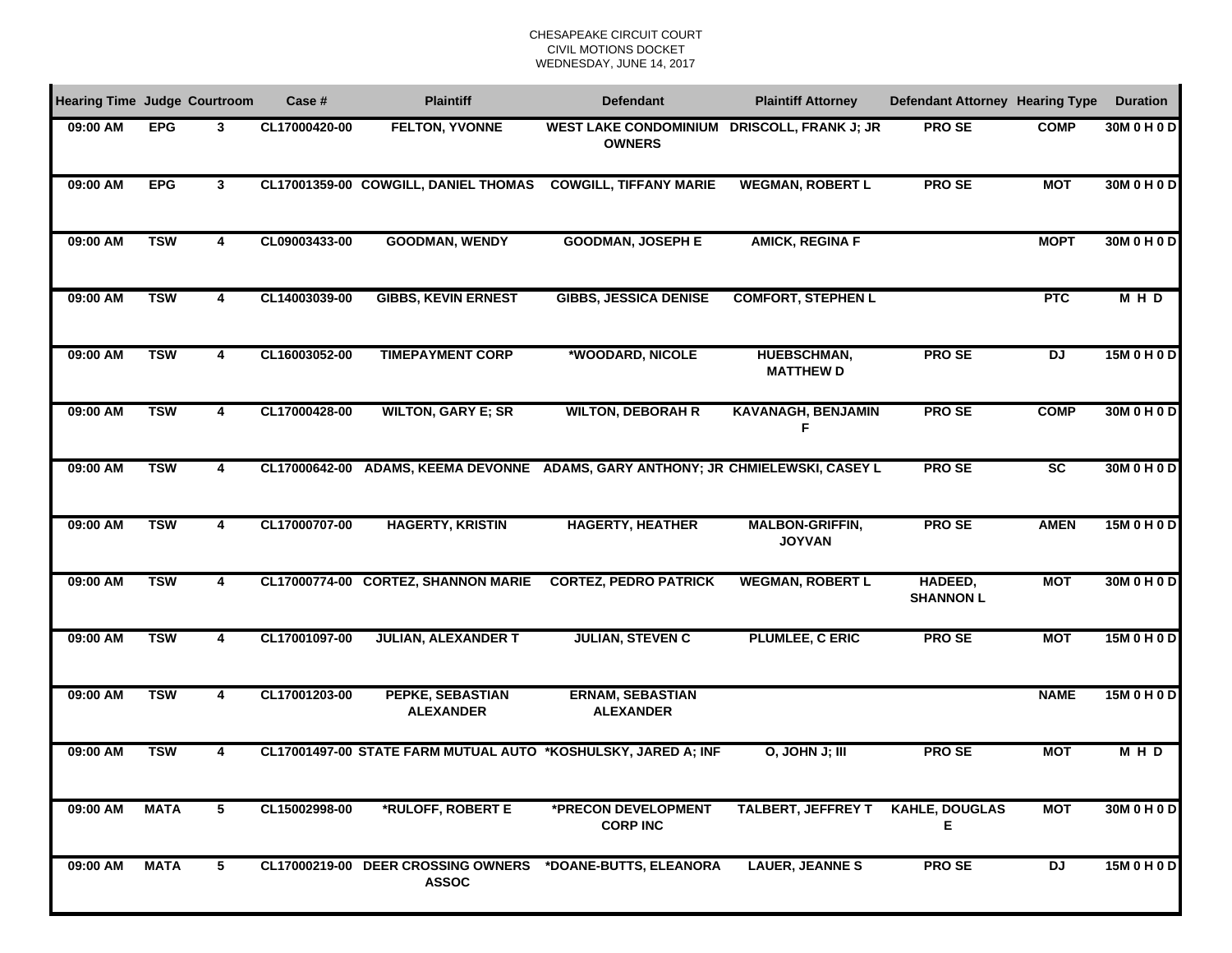| <b>Hearing Time Judge Courtroom</b> |             |   | Case #        | <b>Plaintiff</b>                                | <b>Defendant</b>                                                                 | <b>Plaintiff Attorney</b>              | <b>Defendant Attorney Hearing Type</b> |             | <b>Duration</b> |
|-------------------------------------|-------------|---|---------------|-------------------------------------------------|----------------------------------------------------------------------------------|----------------------------------------|----------------------------------------|-------------|-----------------|
| 09:00 AM                            | <b>MATA</b> | 5 |               | <b>GROUP</b>                                    | CL17000378-00 FULL CIRCLE INVESTMENT *TWO DAY PROPERTIES LLC REIGER, CHRISTINA M |                                        | <b>PROSE</b>                           | <b>DJ</b>   | 15M 0 H 0 D     |
| 09:00 AM                            | <b>MATA</b> | 5 | CL17001452-00 | DECKER-LANCE,<br><b>STEPHANIE CLAIRE</b>        | <b>LANCE, JUSTIN MICHAEL</b>                                                     | <b>BAUMGARDNER,</b><br><b>JENNIFER</b> | <b>PROSE</b>                           | <b>MOT</b>  | 30M 0 H 0 D     |
| 09:00 AM                            | <b>RDS</b>  | 6 | CL15002311-00 | <b>ROYAL, KIMBERLY M</b>                        | <b>ROYAL, BRIAN M</b>                                                            | <b>SUNDHEIMER, LINDSAY</b>             | <b>FLAHERTY,</b><br><b>LINDSEY A</b>   | <b>COMP</b> | 15M 0 H 0 D     |
| 09:00 AM                            | <b>RDS</b>  | 6 | CL16002749-00 | <b>ROBINSON, RAYNARDO A</b>                     | <b>CITY OF CHESAPEAKE</b>                                                        | <b>BREIT, WILLIAM D</b>                |                                        | <b>PLEA</b> | 45M 0 H 0 D     |
| 09:00 AM                            | <b>RDS</b>  | 6 | CL16002749-00 | <b>ROBINSON, RAYNARDO A</b>                     | <b>CITY OF CHESAPEAKE</b>                                                        | <b>BREIT, WILLIAM D</b>                |                                        | <b>DEM</b>  | 15M 0 H 0 D     |
| 10:00 AM                            | <b>RDS</b>  | 6 | CL16001057-00 | <b>COMMONWEALTH</b>                             | *KESLER, JOSEPH WILLIAM;<br>Ш                                                    | <b>OXENHAM, CARA P</b>                 | <b>PROSE</b>                           | <b>FOF</b>  | <b>MHD</b>      |
| 10:00 AM                            | <b>RDS</b>  | 6 | CL16002521-00 | <b>COMMONWEALTH</b>                             | *FOLTZ, DAMON LAWRENCE                                                           | FREUDENBERG,<br><b>MELISSA IOTTI</b>   | <b>PROSE</b>                           | <b>FOF</b>  | <b>MHD</b>      |
| 10:00 AM                            | <b>RDS</b>  | 6 | CL17000444-00 | <b>COMMONWEALTH</b>                             | *WILLIAMS, DETWANE<br><b>ANTONIO</b>                                             | <b>ABBEY, AMANDA S</b>                 | <b>PROSE</b>                           | <b>FOF</b>  | MHD             |
| 10:00 AM                            | <b>RDS</b>  | 6 | CL17000685-00 | <b>COMMONWEALTH</b>                             | *BRINKMAN, CHRISTINE<br><b>ESTELLE</b>                                           | <b>ABBEY, AMANDA S</b>                 | <b>PROSE</b>                           | <b>FOF</b>  | $M + D$         |
| 10:00 AM                            | <b>RDS</b>  | 6 | CL17001093-00 | <b>COMMONWEALTH</b>                             | *ASH, DAVID                                                                      | <b>ABBEY, AMANDA S</b>                 | <b>PROSE</b>                           | <b>FOF</b>  | <b>MHD</b>      |
| 10:00 AM                            | <b>RDS</b>  | 6 | CL17001230-00 | <b>COMMONWEALTH</b>                             | *SPELLMAN, RONALD                                                                | <b>ABBEY, AMANDA S</b>                 | <b>PROSE</b>                           | <b>FOF</b>  | <b>MHD</b>      |
| 11:00 AM                            | <b>RDS</b>  | 6 | <b>CRIM</b>   | <b>RESTITUTION, FINES &amp;</b><br><b>COSTS</b> |                                                                                  |                                        |                                        |             |                 |
| 14:00 PM                            | <b>RDS</b>  | 6 | CL17000049-00 | <b>GLAZEBROOK, JOSEPH</b>                       | <b>TIDEWATER GREEN</b><br><b>CORPORATION</b>                                     | <b>QUICK, TIMOTHY J</b>                | <b>PROSE</b>                           | <b>PLEA</b> | <b>MHD</b>      |
| 14:00 PM                            | <b>RDS</b>  | 6 | CL17000049-00 | <b>GLAZEBROOK, JOSEPH</b>                       | <b>TIDEWATER GREEN</b><br><b>CORPORATION</b>                                     | <b>QUICK, TIMOTHY J</b>                | <b>PROSE</b>                           | <b>DEM</b>  | <b>MHD</b>      |